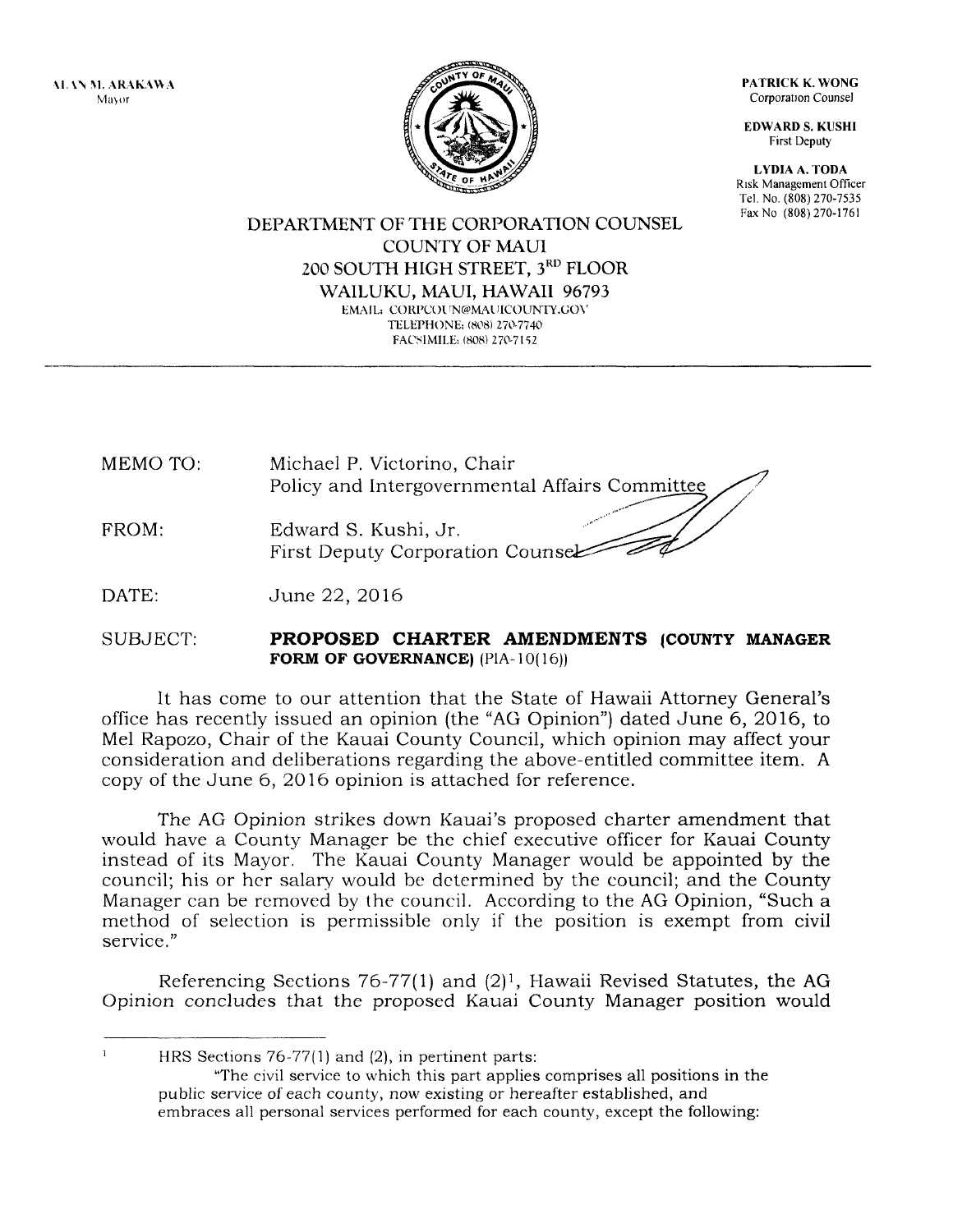Michael P. Victorino, Chair Policy and Intergovernmental Affairs Committee June 22, 2016 Page 2

not be exempt from civil service. Therefore, citing State legislative preemption with regard to personnel matters, the AG opines that the proposed charter amendment would be invalid.

As Maui's proposed charter amendments with respect to the Managing Director are almost identical to Kauai's proposed amendments regarding its County Manager, we submit that the AG Opinion would likewise apply, and accordingly advise caution in proceeding further.

However, we will be available at your committee's June 27, 20 16 meeting to further discuss this matter, and perhaps, offer alternatives that may comply with the referenced AG Opinion.

Call if further clarification and/or discussion is needed.

APPROVED FOR TRANSMITTAL:

ICK K. WON Corporation Coun

2014"2966 Attachment cc: Lance T. Hiromoto, Director, Department of Personnel Services David M. Raatz, Office of Council Services

(1) Positions in the office of the mayor; provided that the positions shall be included in the classification systems;

<sup>(2)</sup> Positions of officers elected by public vote, positions of heads of departments, and positions of one first deputy or first assistant of heads ofdepartments; . . ."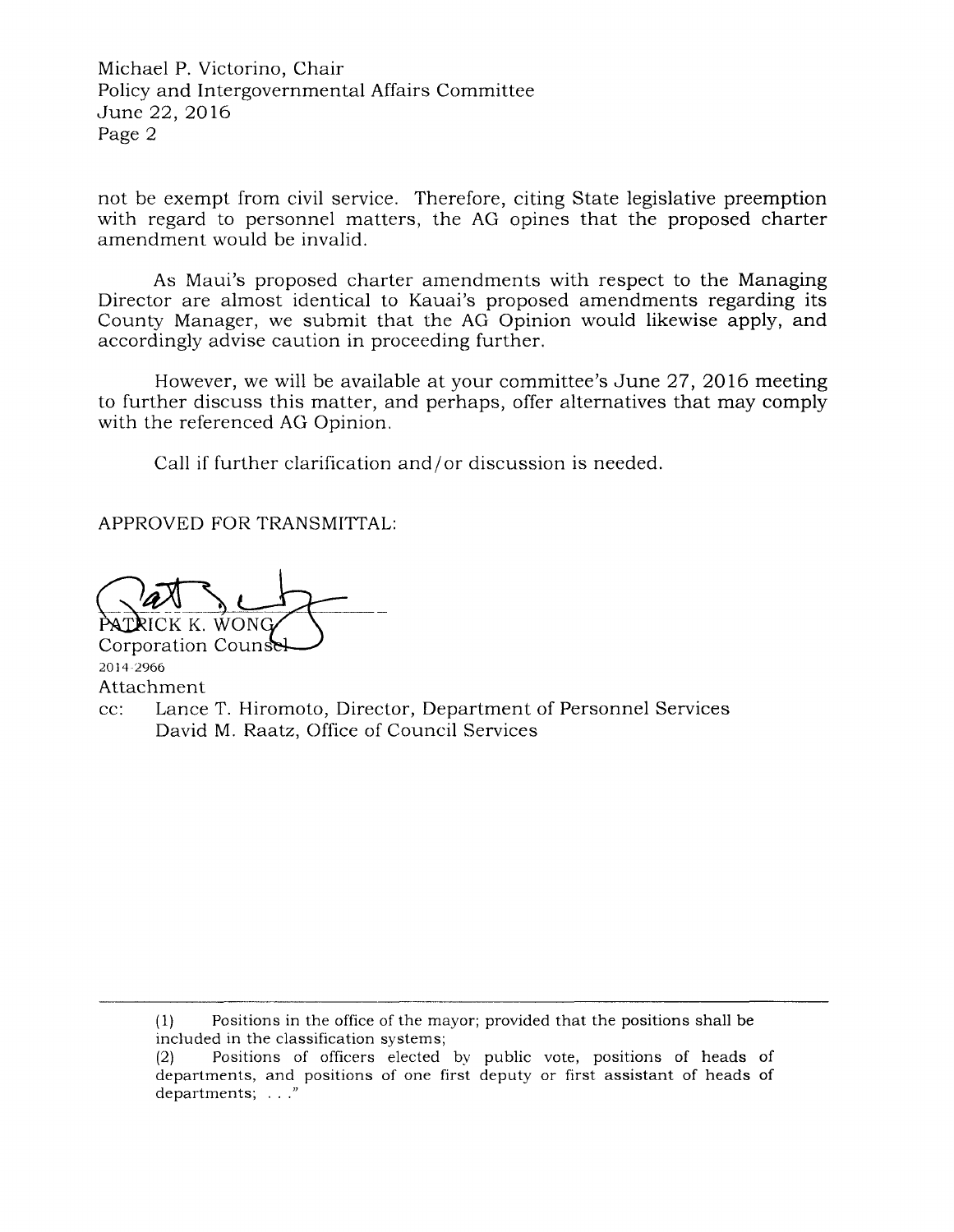

DAVID Y. IGE **GOVERNOR** 

DOUGTAS S CHIN **ATTORNEY GENERAL** 

RUSSELL A. SUZUKI FIRST DEPUTY ATTOBNEY GENERAL

toni<br>A

 $\mathbb{R}^2$ 

STATE OF HAWAII DEPARTMENT OF THE ATTORNEY GENERAL 425 OUEEN STREET HONOLULU, HAWAII 96813 (808) 586-1 500

June 6, 2016

The Honorable Mel Rapozo, Council Chair Kaua'i County Council Council Services Division 4396 Rice Street, Suite 209 Lihu'e, Hawai'i 96766

Re: Proposed Changes to Kaua'i County Charter

Dear Chair Eapozo:

This letter responds to your letter dated May 20, 2016, in which you asked for guidance from our office about certain proposed amendments to the Kaua'i County Charter. In particular, you inquired about what effect the civil service exemptions in Hawaii Revised Statutes (HRS) § 76-77 will have on the proposed charter amendments. We understand from your letter that these proposed charter amendments are to be considered at the Council's June 15 meeting. We offer this letter to provide the views of our office on the proposed amendments.

Question Presented. The questions you posed are:

 $(1)$  County Manager. The proposed charter amendment would repeal the provisions of the charter regarding the office of the mayor and replace them with provisions making a county manager the executive officer of the county. The county manager would be appointed by the Council; his or her salary would be determined by the Council; and the manager can be removed by the Council. You inquired whether these proposed amendments would be "nugatory" given the civil service exemptrons listed in HRS  $\S$  76-77 and the holding of Hawaii Gov't Employees Ass'n v. County of Maui, 59 Haw. 65, 576 P.2d 1029 (1978) (HGEA).

(2) Countv Auditor. Existing charter language provides that a county auditor is appointed by the Council for a term of six years. The county saiary commission sets the auditor's salary and the charter provides that the auditor has "the same powers with respect to the personnel of the office of the county auditor as

643906 1.DOC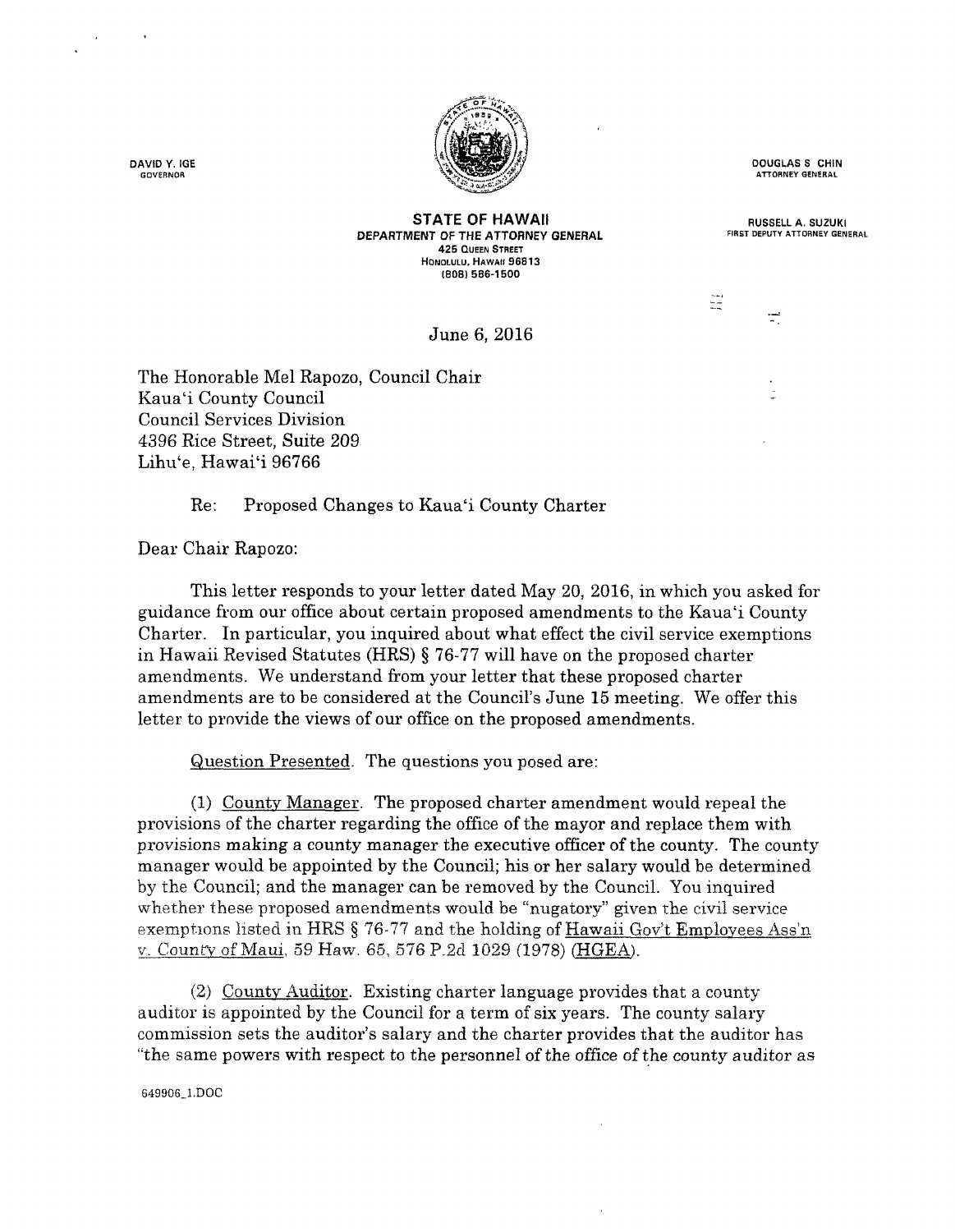Mr. Mel Rapozo June 6, 2016 Page 2 of 4

department heads have over their personnel[.]" Charter Section 32.01. You again inquired whether these provisions are consistent with the civii service exemptions listed in HRS \$ 76-77 and the holding in HGEA.

Short Answer. In sum, as outlined below, we conclude that a county manager position is not exempted from civil service under HRS \$ 76-77. Controlling Hawai'i precedent has already determined that civil service and compensation matters are matters of statewide concern. HGEA. These matters are therefore beyond the County's authority in the limited home-rule provision of article VIII, section 2 of the Hawai'i Constitution and are instead subject to statewide regulation by the Legislature. For that reason, the county manager position must comport with existing civil service laws. As explained below, we believe it does not do so and therefore can proceed only with an appropriate statutory amendment.

As to the county auditor, however, we believe that the existing civil service exemptions in HRS § 76-77 cover the auditor's position as a department head. This is analyzed below.

Limited Home-Rule Under Article VIII. Section 2. There are two provisions of the Hawai'i Constitution that determine the scope of the County's authority in this context. Article VIII provides for a limited form of home rule:

Charter provisions with respect to a political subdivision's executive, legislative and administrative structure and organization shali be superior to statutory provisions, subject to the authority of the legislature to enact general laws allocating and reallocating powers and functions.

Haw. Const. art. VIII,  $\S 2$ . But article VIII also provides that "[t]his article shall not limit the power of the legislature to enact laws of statewide concern." Haw. Const. art. VIII,  $\S 6$ . In analyzing how these two provision interact, the Hawai'i Supreme Court held that "it is clear that [the framers] intended the final authority on all civil service and compensation matters to remain with the legislature." HGEA, 59 Haw. at 86, 576 P.2d at 1041. Personnel matters are matters of statewide concern, and therefore beyond the reach of the county authority contemplated by article VIII, section 2. Id. See also id. at 77 n.3, 576 P.2d at 1037 n.3. ("civil service and compensation" are "not . . . included within the area of [county] structure and organization" under this provision).

The Hawai'i Supreme Court later confirmed this conclusion:

From this review of the history of the adoption of the constitutional provision at hand, it is clear that the state iegislature may enact general laws

649906\_1 DOC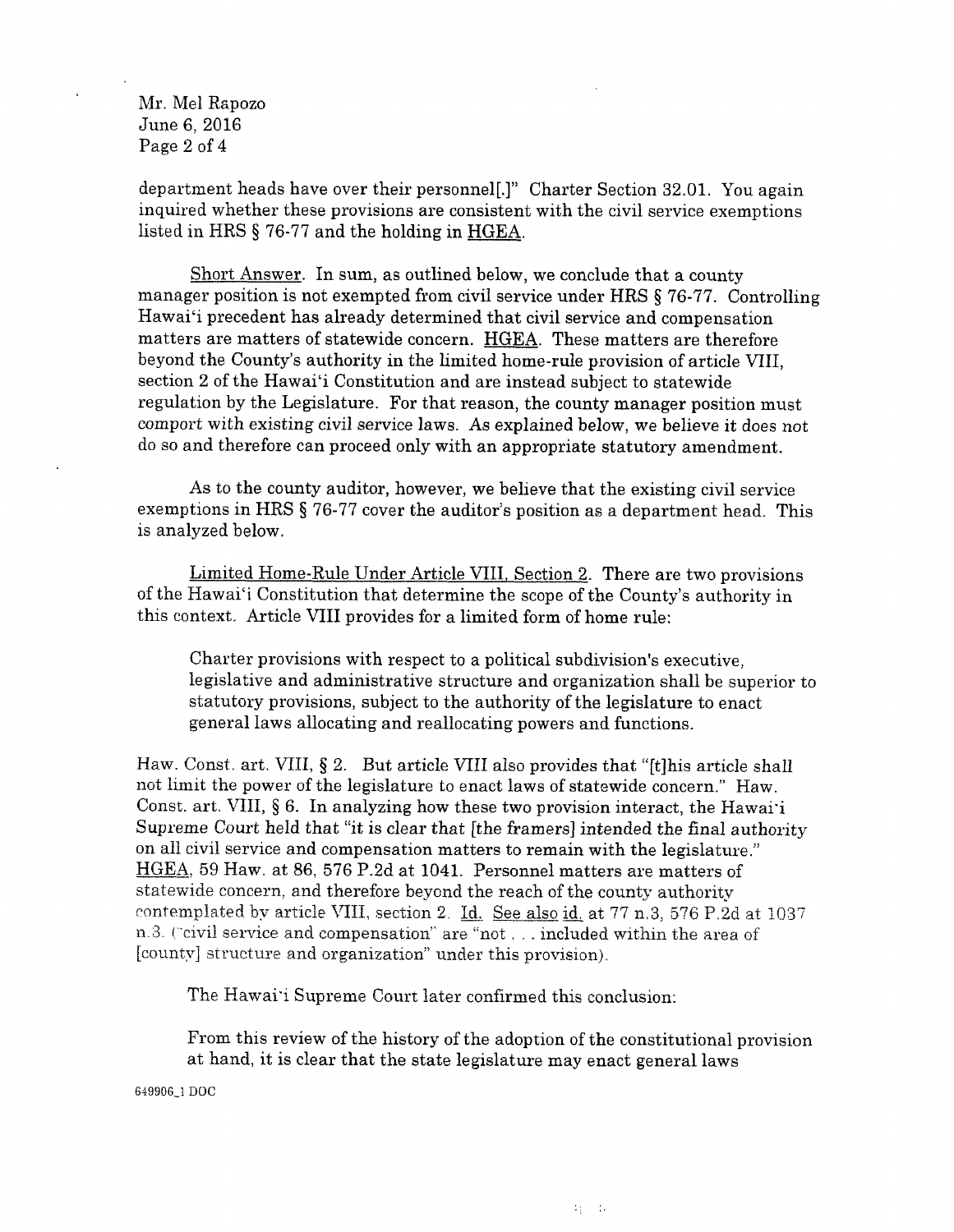Mr. Mei Rapozo June 6, 2016 Page 3 of 4

> concerning state matters. Provisions of a charter or ordinance of a politieal subdivision of the state will be held superior to legislative enactments only if the charter provisions relate to a county government's executive, Iegislative or administrative structure and organization. Personnel matters, including civil service and compensation matters, remain subject to legislative control.

City & County of Honolulu v. Ariyoshi, 67 Haw. 412, 420-21, 689 P.2d 757, 764 (1984) (emphasis added) (discussing HGEA). Based on this case law, the County can re-structure the executive branch of county government. However, the County may not seek to exempt officers from the civil service by itself. Instead, those positions would be exempted from civil service only if consistent with current statutory law set by the State Legislature. For this reason, the answer to both of your questions is a matter of statutory law rather than constitutional law.

Countv Manager Position. Under the proposed charter amendments, the mayor would be replaced with a county manager, chosen by the county council. Such a method of selection is permissible only if the position is exempt from civil service. In our view, the existing statutory exemptions do not contemplate an exemption for a county manager. The relevant exemptions are the first two:

The civil service to which this part applies comprises all positions in the public service of each county, now existing or hereafter estabiished, and embraces all personal services performed for each county, except the following:

- $(1)$  Positions in the office of the mayor; provided that the positions shall be included in the classification systems;
- {2} Positions of officers elected by public vote, positions of heads of departments, and positions of one first deputy or first assistant of heads of departments;

HRS § 76-77. As described in the charter amendments, the county manager would not be in the office of the mayor, which would be abolished by the charter amendments.<sup>1</sup> HRS  $\S$  76-77(1). The manager would also not be elected by public vote, be a head of a department or a first deputy of a department head. HRS  $\S 76$ - $77(2)$ . A county manager is not exempt from civil service. As a result, the position

<sup>&</sup>lt;sup>1</sup>We note that exemption (1) applies to positions "in the office of the mayor[,]" not to the mayor himself or herself. HRS  $\S$  76-77(1) (emphasis added). The mayor is currently elected and is covered by exemption (2) for elected positions. HRS  $\S 76$ - $77(2)$ . Because an elected mayor and an appointed county manager are different methods of structuring the county executive branch, we do not believe that a county manager can be equated to "the office of the mayor" for purposes of HRS  $\S 76-77(1)$ .